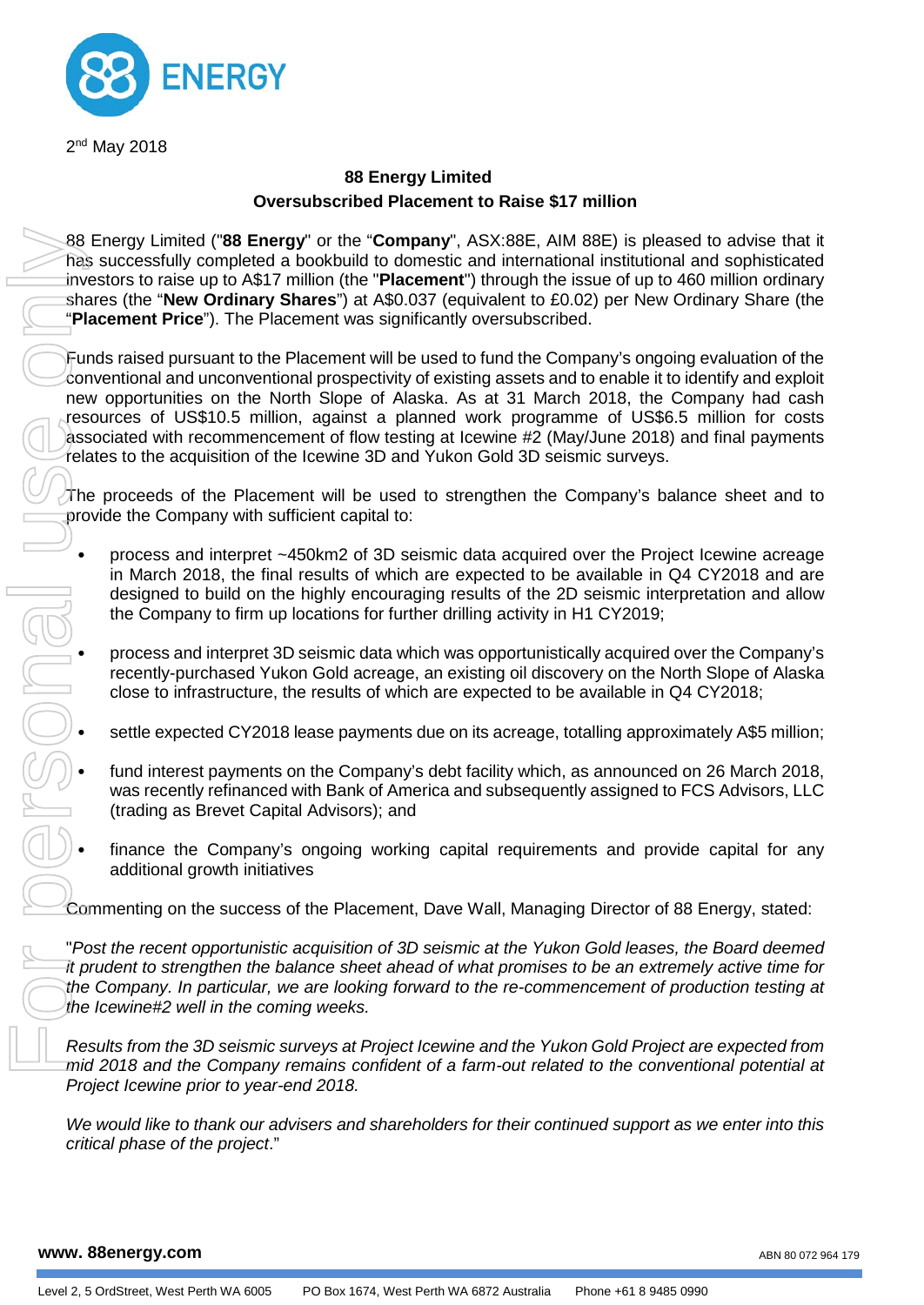

Hartleys Limited acted as Joint Lead Manager and Sole Bookrunner to the Placement in Australia with Xcel Capital Pty Ltd also acting as Joint Lead Manager. Cenkos Securities plc acted as the Company's Nominated Adviser and Sole Broker to the Placement in the United Kingdom.

The issue of the New Ordinary Shares is not subject to shareholder approval as the issuance will fall within the Company's placement capacity pursuant to ASX Listing Rule 7.1 and 7.1A. A total of zero shares will be issued pursuant to Listing Rule 7.1 and 460,811,112 shares will be issued pursuant to Listing Rule 7.1A. The New Ordinary Shareswill rank pari passu with the existing ordinary shares in the Company, with settlement scheduled for Wednesday, 9 May 2018.

Following the issue of the New Ordinary Shares, the Company will have 5,557,964,694 ordinary shares on issue, all of which have voting rights. The figure of 5,557,964,694 ordinary shares may be  $\mu$ sed by shareholders as the denominator for the calculations by which they will determine if they are required to notify their interest in, or change their interest in, the Company.

ours faithfully

Dave Wall Managing Director 88 Energy Ltd

Pursuant to the requirements of the ASX Listing Rules Chapter 5 and the AIM Rules for Companies, the technical information and resource reporting contained in this announcement was prepared by, or under the supervision of, Mr Brent Villemarette, who is a Non-Executive Director of the Company. Mr Villemarette has more than 30 years' experience in the petroleum industry, is a member of the Society of Petroleum Engineers, and a qualified Reservoir Engineer who has sufficient experience that is relevant to the style and nature of the oil prospects under consideration and to the activities discussed in this document. Mr Villemarette has reviewed the information and supporting documentation referred to in this announcement and considers the prospective resource estimates to be fairly represented and consents to its release in the form and context in which it appears. His academic qualifications and industry memberships appear on the Company's website and both comply with the criteria for "Competence" under clause 3.1 of the Valmin Code 2015. Terminology and standards adopted by the Society of Petroleum Engineers "Petroleum Resources Management System" have been applied in producing this document. Within the Company's place<br>
within the Company's place<br>
Listing Rule 7.1A. The New<br>
the Company, with settlem<br>
Following the issue of the<br>
sead by shareholders as the<br>
sead by shareholders as the<br>
required to notify their

Media and Investor Relations:

**88 Energy Ltd** Dave Wall, Managing Director Tel: +61 8 9485 0990

**Finlay Thomson**, Investor Relations Tel: +44 7976 248471

**Hartleys Ltd**

**Cenkos Securities** Tel: + 44 131 220 6939

Email: [admin@88energy.com](mailto:admin@88energy.com)

Dale Bryan Tel: + 61 8 9268 2829

# **www. 88energy.com**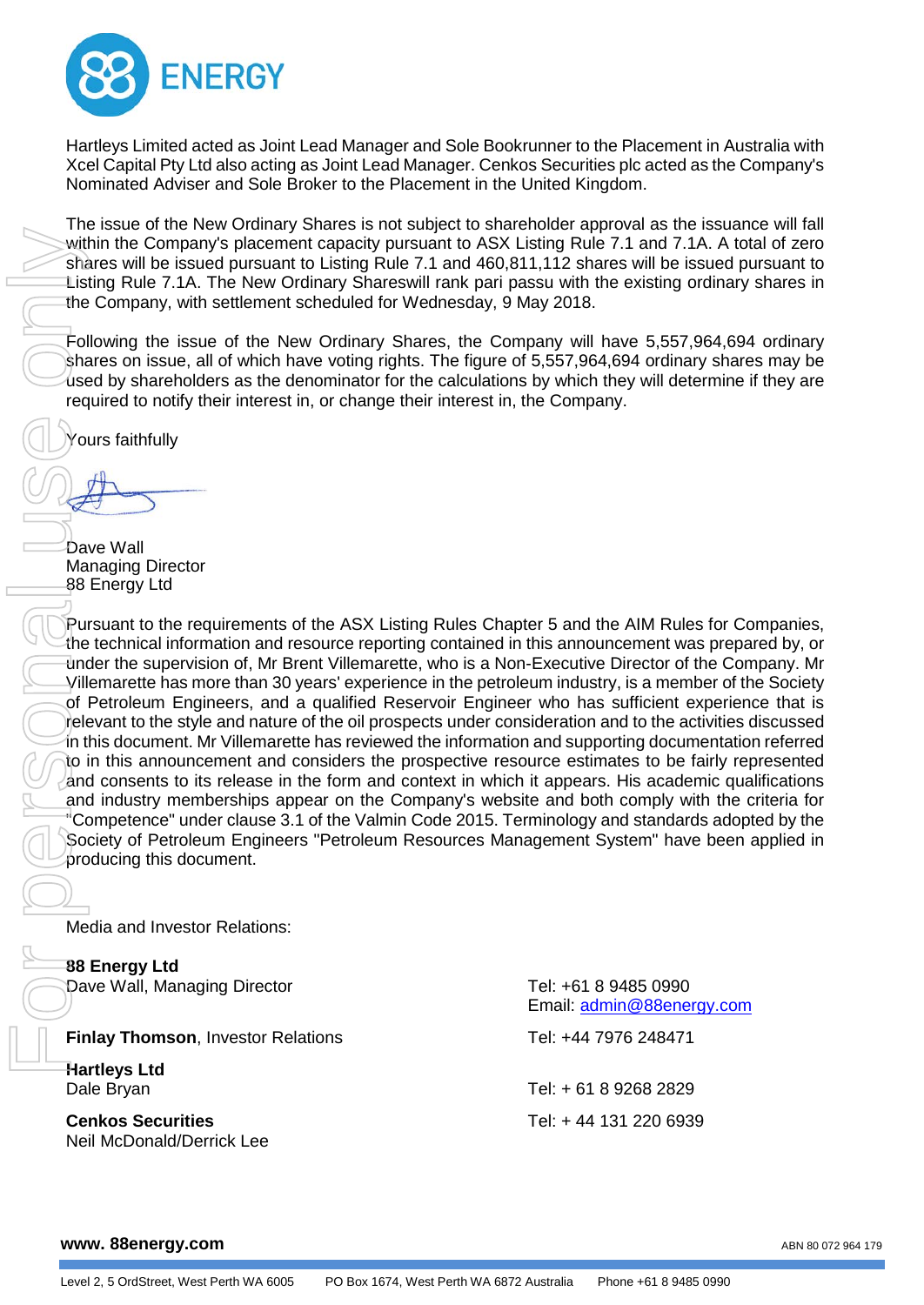

## **Project Icewine Overview**

In November 2014, the Company entered into a binding agreement with Burgundy Xploration (**BEX**) to acquire a significant working interest (87.5%, reducing to 77.5% on spud of the first well on the project) in a large acreage position on a multiple objective, liquids rich exploration opportunity onshore Alaska, North America, referred to as Project Icewine. The current gross acreage position is ~475,000 contiguous acres (301,000 acres net to the Company).

The Project is located on an all year operational access road with both conventional and unconventional oil potential. The primary term for the State leases is 10 years with no mandatory relinquishment and a low 16.5% royalty.

The HRZ liquids-rich resource play has been successfully evaluated based on core obtained in the recently completed (December 2015) Icewine #1 exploration well, marking the completion of Phase I of Project Icewine. Phase II has now commenced, with drilling at the follow-up appraisal well, Icewine#2, commencing early 2Q2017. Production testing is ongoing.

Significant conventional prospectivity has also been identified on recently acquired 2D seismic across the project acreage.



*Cautionary Statement: The estimated quantities of petroleum that may be potentially recovered by the application of a future development project relate to undiscovered accumulations. These estimates have both an associated risk of discovery and a risk of development. Further exploration, appraisal and evaluation are required to determine the existence of a significant quantity of potentially movable hydrocarbons.*

### **www. 88energy.com**